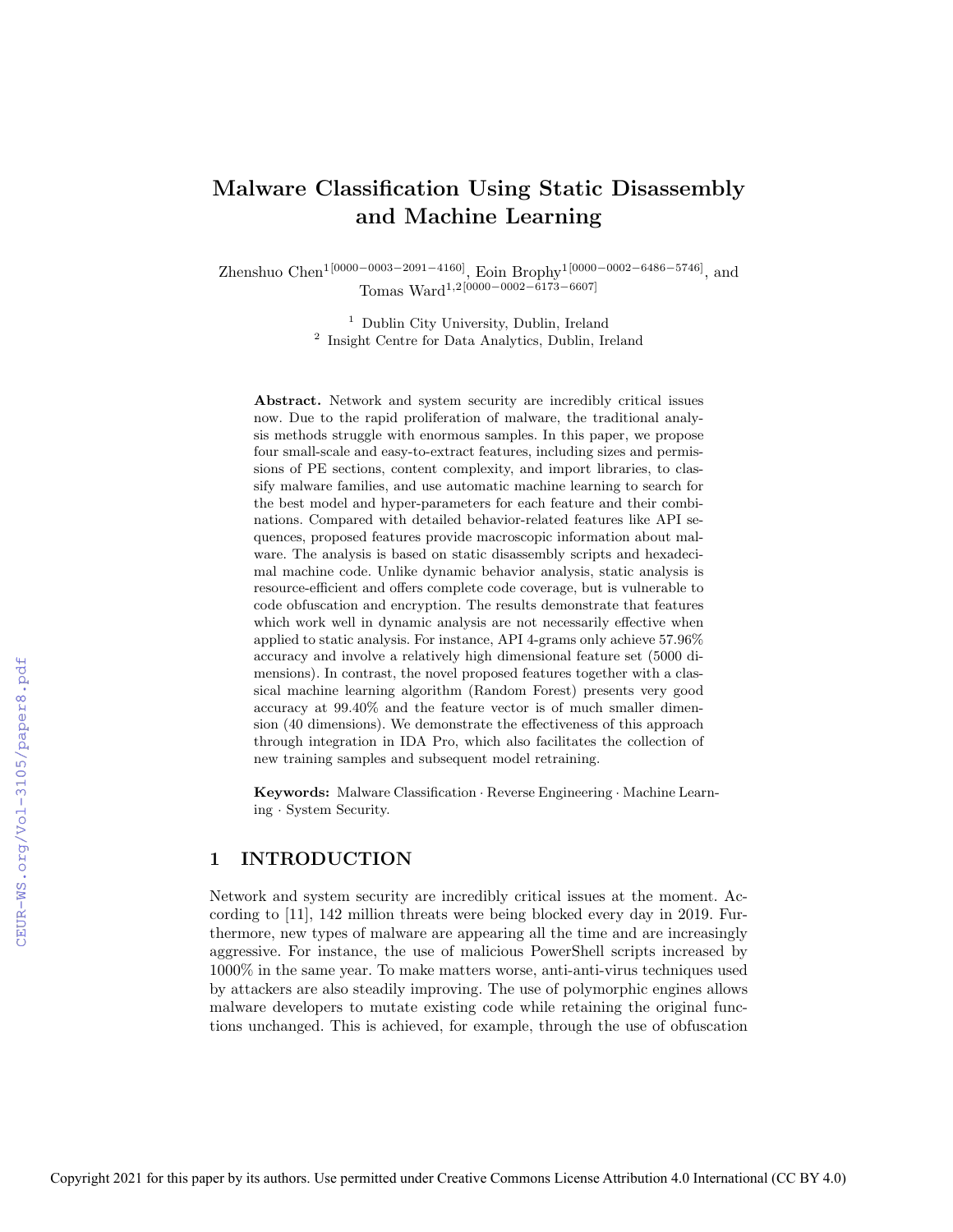and encryption. Code obfuscation uses needlessly roundabout expressions and data to make source or machine code challenging for humans to understand. A simple way is to use roundabout expressions. Attackers can also use jump instructions to make the real execution flow different from the disassembly script. Code encryption packs and encrypts executable files on the disk. They will decrypt themselves during execution. It means they are nearly impossible to analyze just by static disassembly relying instead on execution and reviewing of system logs. These anti-anti-virus techniques have now led to a rapid proliferation of malware which traditional analysis methods struggle to cope with as these rely on signature matching and heuristic rules. They have the same drawback: unseen samples must be manually analyzed before creating signatures or heuristic rules. However, analysts cannot review each unknown file in practice. Machine learning approaches in contrast do not rely on understanding code and malicious behaviors. After training with a wide range of known samples, such methods can more easily identify potential malware compared to human experts. Some automatic models have been applied in related fields, such as malware homology analysis by dynamic fingerprints in [12], and gray-scale image representation of malware in [7], which did not require disassembly or code execution.

We adopt a machine learning approach in this work. The primary exploration and experiments of this paper are as follows:

- $-$  The API n-gram, an efficient dynamic behavior feature usually generated by system event logging, is applied to static analysis. The result demonstrates that actual API sequences are hard to extract from disassembly scripts. Inaccurate n-grams have a substantial negative impact on classification.
- A simpler variant of the import library feature is proposed, described in Section. 3.4. It uses One-Hot Encoding to indicate whether a library is imported by malware. Compared with the number of APIs imported by each library, this variant is easier to extract and more reliable. Because hiding import libraries is more difficult than hiding API calls. However, this feature does not provide as much detailed information as API calls.
- Three new small-scale features are proposed: section sizes, section permissions, and content complexity. The feature descriptions are in Section. 3.5, Section. 3.6, and Section. 3.7 respectively. They can provide macroscopic information about malware.
- Automatic machine learning is used to find the best model and hyperparameters for each feature and its combination.
- A method of using the classifier in practice is proposed. With the help of IDA Pro<sup>3</sup> , the most popular reverse analysis tool, new training data can be generated from the latest known malware. It also provides a Python development kit and using this the classifier proposed here is implemented as an IDA Pro plug-in. This allows an analyst using IDA Pro to process a malware sample and perform classification immediately within their workflow.

<sup>3</sup> https://hex-rays.com/products/ida/support/idadoc/index.shtml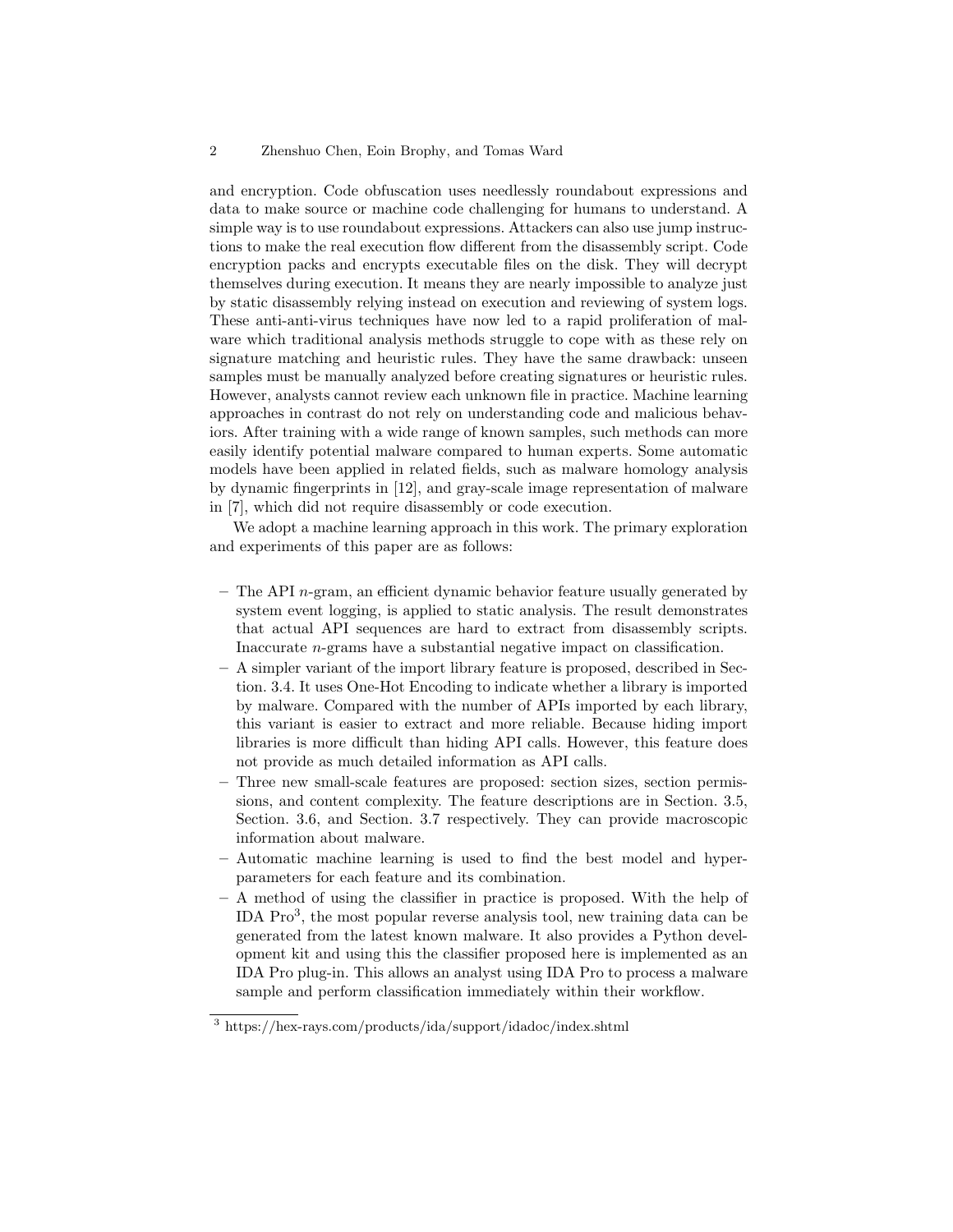# 2 RELATED WORK

In this section, we primarily discuss malware analysis combined with machine learning and hand-designed static features. Since their processes can be explained in terms of these underlying, interpretable features, analysts can undertake deeper exploration according to the model output. We also examine the small number of deep learning models which have been applied to the problem. These utilize image and byte representations to achieve their goals.

In [12], Zheng Rongfeng et al. used strings, registry changes and API sequences to distinguish whether a new sample was a variant of a known sample. One shortcoming of this method was that accurate registry changes and API sequences must be recorded at execution, which requires costly virtual machines. And due to the lack of enforcement conditions, not all malicious behaviors can be recorded. Another serious issue is that malware can hide signatures through polymorphic engines and packers with the purpose of being harder for anti-virus software to detect. In [6], Maleki Nahid et al. proposed a binary classification system for packed samples. They unpacked files and extracted PE Headers [5], then used the forward selection method to pick seven features. Unlike the previous, their model did not completely rely on detailed assembly instructions and system behaviors, but introduced macroscopic information, such as the number of executable sections and the debug information flag. However, it was unsuitable for files that could not be unpacked.

In the face of these problems which are difficult to solve by fingerprinting, Nataraj et al. proposed an innovative method in [7]. They converted a malware sample's byte content into a gray-scale image. The images belonging to the same family appear similar in layout and texture. They used K-Nearest Neighbors algorithm to determine whether the samples were derived from the same origin. Neither disassembly nor code execution was required, and simple transformations by polymorphic engines usually do not affect the general image layout. As a limitation, image representation has a problem that two malware images can be similar even if they belong to different families, because the same visual resources are used among these samples, like icons and user interface components. And in [2], Gibert et al. thought image representation might produce non-existing spatial correlations between pixels in different rows.

In recent years, some deep learning models have also been applied in the field of malware classification. In [3], Kalash et al. combined Convolutional Neural Networks with gray-scale image representation. Their model architecture was based on VGG-16 [10] and achieved 99.97% accuracy, which is the best result we have found to date. In [8], Raff et al. built a Convolutional Neural Network and used all bytes of a sample as raw data. But instead of training the network on raw bytes, they inserted an embedding layer to map each byte to a fixed-length feature vector. It could reduce incorrect correlations between two bytes. In other words, the certain bytes are closer to each other than other values, which is incorrect in terms of the assembly instruction context. And using Convolutional Neural Networks with a global max-pooling could increase the robustness when facing minor alterations in bytes. In contrast, traditional byte  $n$ -gram methods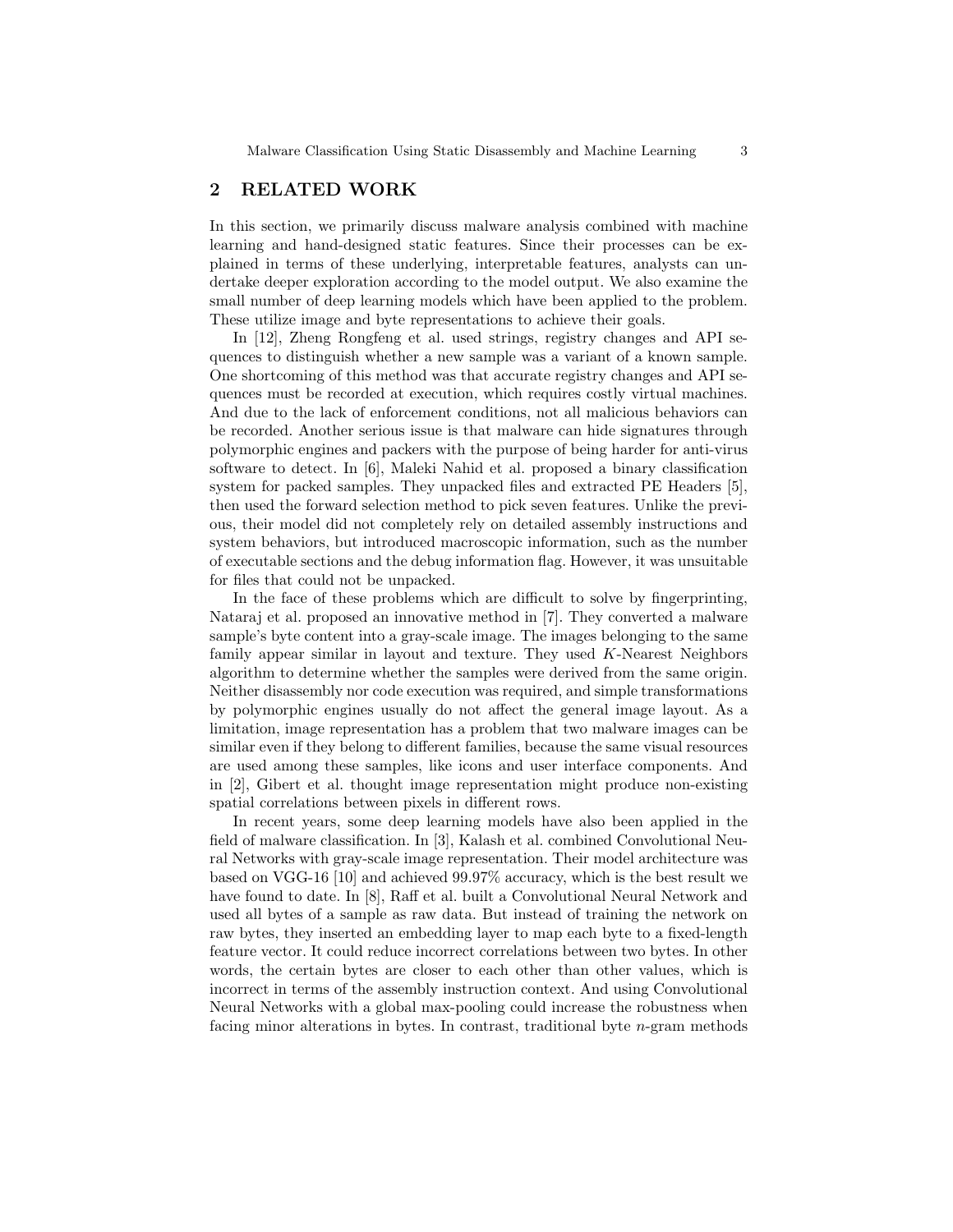are dependent on exact matches. For deep learning models with byte-based representation, Gibert et al. thought the main advantage of such an approach is that it can be applied to samples from different systems and hardware, because they are not affected by file formats [2]. However, the size of byte sequences is too large and the meaning of each byte is context-dependent. Byte-based representation does not contain this information. Another challenge is that adjacent bytes are not always correlated because of jumps and function calls.

Apart from these models, Gibert et al. mentioned several challenges in the face of malware analysis [2]. One of them is *Concept Drift*. In many other machine learning applications like digit classification, the mapping learned from historical data will be valid for new data in the future, and the relationship between input and output does not change over time. But for malware, due to function updates, code obfuscation and bug fixes, the similarity between previous and future versions will degrade slowly over time, decaying the detection accuracy. Furthermore, the interpretation of models and features should also be considered. When an incorrect classification happens, analysts need to understand why and know how to fix it. This is challenging without clear interpretability and explainability. Even in the absence of miss-classifications, analysts prefer to understand how a classification has been arrived at. This is the main reason why we did not choose a deep learning model.

# 3 FEATURE EXTRACTION

The dataset used in the paper is from the 2015 Microsoft Malware Classification Challenge [9]. It contains 10868 malware samples representing a mix of nine families. Each sample has two files of different forms: machine code and disassembly script generated by IDA Pro. In practice, malware is in the form of executable files. However for safety reasons, Microsoft does not provide raw files but only processed machine code and disassembly scripts. Without executable files, dynamic analysis cannot be conducted. All features can only be extracted from static text. The features described in Section. 3.4, Section. 3.5, Section. 3.6 and Section. 3.7 are proposed by us. API n-grams in Section. 3.2 is an effective feature in dynamic behavior analysis. We tested it to check if it is also applicable for static disassembly analysis.

### 3.1 File Size

The file size is the simplest feature, containing the sizes of disassembly and machine code files, and their ratios. File sizes vary according to the functional complexity of different malware families. And size ratios may represent code encryption. If a sample is encrypted, disassembly may fail and the ratio of its machine code size to the disassembly size will be different from the other samples.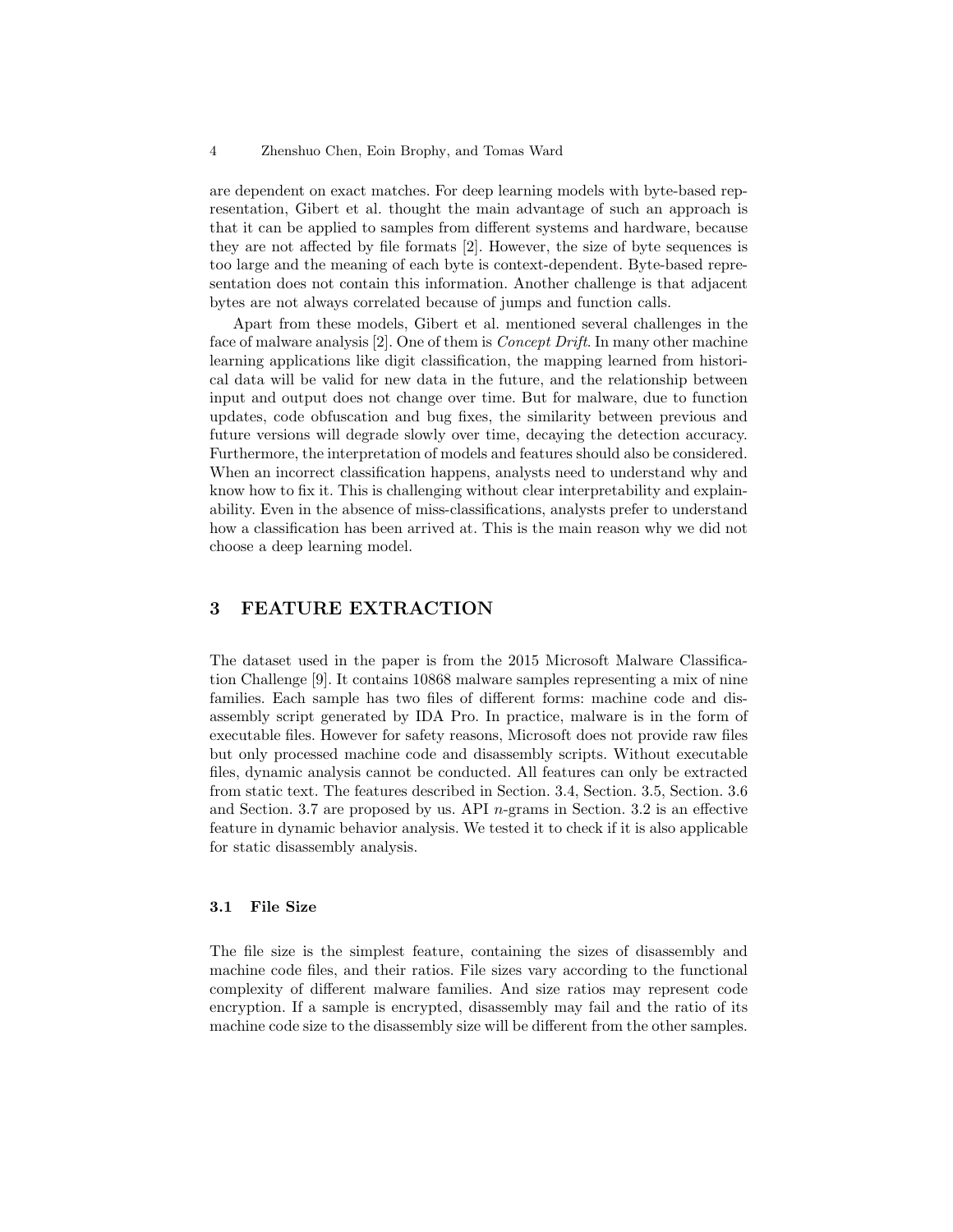#### 3.2 API 4-gram

The API sequence is almost the most commonly used feature. It directly uses malicious or suspicious API sequences to classify malware. Each malware family has distinct functions. For instance, Lollipop is Adware showing advertisements as users browse websites. Ramnit can disable the system firewall and steal sensitive information. These functions rely on different APIs.

API sequences should be extracted by dynamic execution since it can reduce the negative impact of code encryption. However, because of the dataset limitation, we can only use regular expressions to match call and jmp instructions whose target is an import API from static disassembly scripts. It has a huge negative impact on accuracy and we will discuss this in detail in a later section. Finally, 402972 API 4-grams were extracted and only the 5000 most frequent items were retained.

#### 3.3 Opcode 4-gram

The opcode sequence is also commonly used. It focuses on disassembly instructions. Opcodes are defined by CPU architectures, not by systems as in the case of APIs. So they are compatible with different systems built on the same architecture. 1408515 opcode 4-grams were extracted and only the 5000 most frequent items were retained.

# 3.4 Import Library

As mentioned in Section. 3.2, each malware family has distinct functions. They must import system or third-party libraries to achieve. So a typical machine learning feature is the number of APIs per imported library used by malware. But API numbers would be inaccurate if malware calls an API with dynamic methods such as by GetProcAddress.

We proposed a simpler variant, using One-Hot Encoding to indicate whether a library is imported by malware. It is easier to extract and more reliable because in terms of system security, it is not as susceptible to anti-anti-virus techniques as the number of APIs. There are 570 different import libraries in the dataset. The 300 with the highest number of occurrences among them were retained. Fig. 2 demonstrates how this feature distinguishes Obfuscator.ACY from others and provides rough ideas about functionality. Crypt32 is a cryptographic library. Obfuscator.ACY may rely it on encryption. Most samples from other classes are not encrypted so they do not import this library. We also extracted top libraries based on Gini Impurity as in Fig. 1.

### 3.5 PE Section Size

PE files consist of several sections. Each section stores different types of bytes and has attributes. The number of sections, their uses and attributes are defined by software development tools and programmers based on functionality.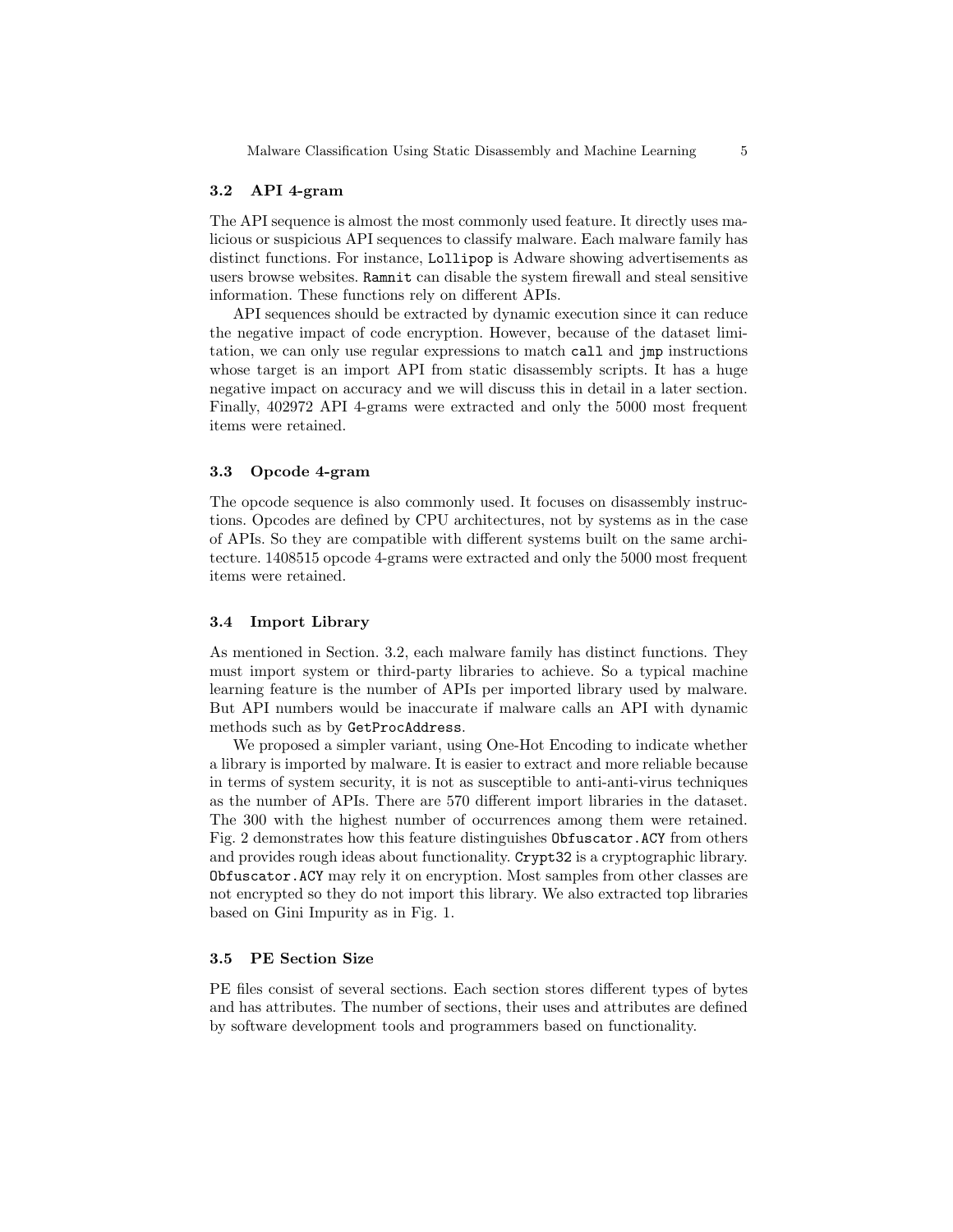#### 6 Zhenshuo Chen, Eoin Brophy, and Tomas Ward



Fig. 1. The most important libraries Fig. 2. A Decision Tree for Obfuscator.ACY

This feature focuses on section sizes. Each section has two types of sizes: a virtual size and a raw size. They are VirtualSize and SizeOfRawData fields of structure IMAGE\_SECTION\_HEADER in PE Headers, respectively. The raw size is exactly the size of a section on the disk, and the virtual size is the size of a section when it has been loaded into memory. For instance, a section may store only uninitialized data whose values are only available after startup. There is no need to allocate space for it on the disk, so the raw size is zero, but the virtual size is not. The ratio of the two types of sizes is also included in the feature. The dataset contains 282 sections with different names. Each section has three attributes, so the full feature has 846 dimensions. After feature selection using Random Forest based on Gini Impurity, only the 25 most essential dimensions were retained. Most of them are standard sections defined by software development tools as in Fig. 3.

#### 3.6 PE Section Permission

PE sections have access permissions, which are combinations of readable, writable and executable. We calculated the total size of readable data, writable data and executable code separately for each malware sample. Like the previous, each permission has three attributes: a virtual size, a raw size and a ratio of the two sizes. This feature can be regarded as a summary of PE section sizes and provides a more general view with only nine fixed dimensions. For example, Fig. 4 shows the distribution of writable virtual sizes. Four Backdoor classes (3, 5, 7, and 9) have relatively large writable space. This is possibly because they need to steal sensitive information or download other files from the Internet to run, which require enough memory space.

Additionally, we think these two PE section features (sizes and permissions) have compatibility with Linux systems. Linux uses the *Executable and Linkable* Format (ELF) for executable files. It has similar section structures to the PE format.

### 3.7 Content Complexity

Content complexity is a new feature type for malware classification. What we propose here has six fixed dimensions: the original sizes, compressed sizes and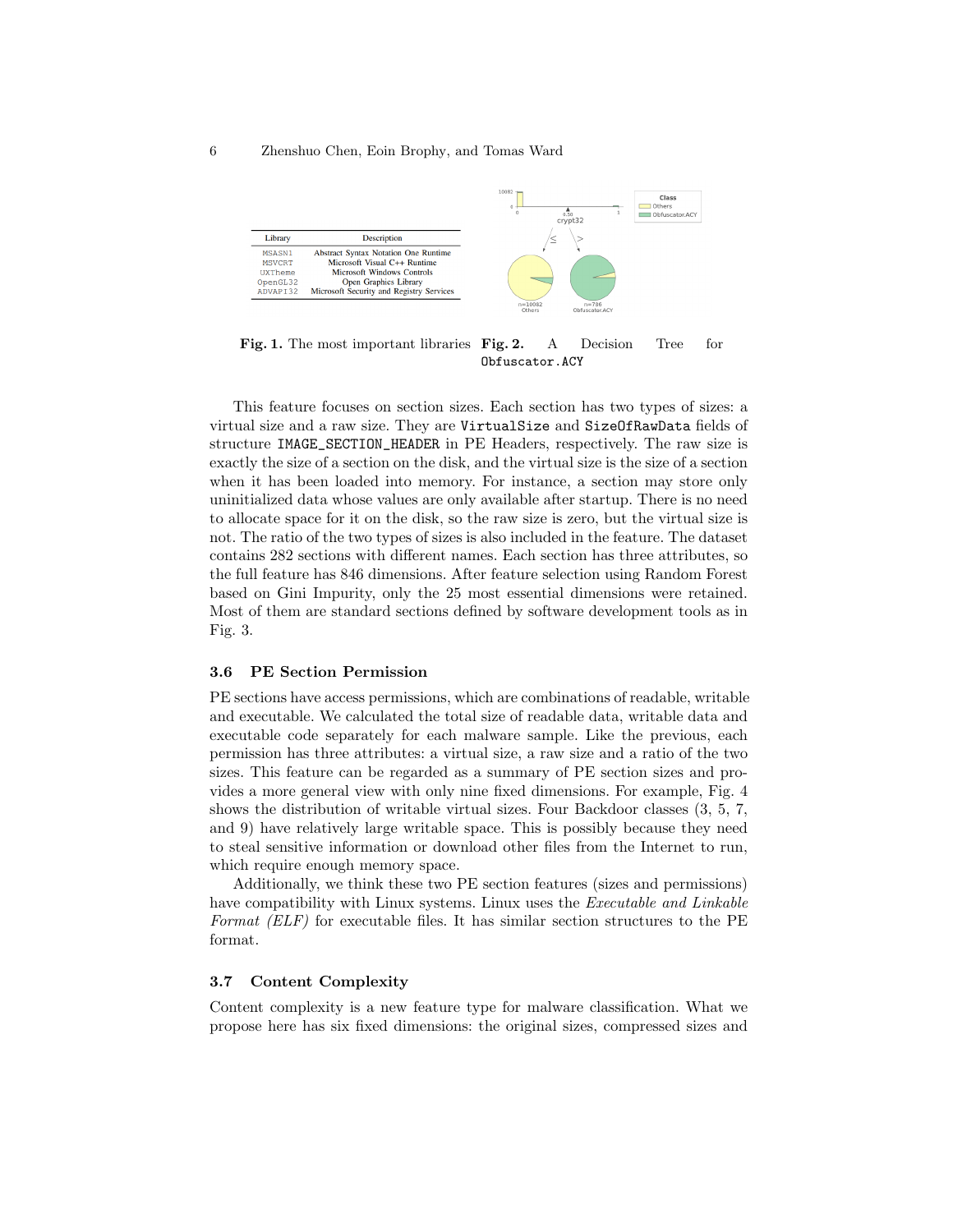Malware Classification Using Static Disassembly and Machine Learning 7



Fig. 3. The most important sections Fig. 4. The distribution of writable virtual sizes

compression ratios of disassembly and machine code files. We used Python's zlib library to compress samples and recorded size changes. This approximates function complexity, code encryption and obfuscation. Fig. 5 is from the sample with the largest disassembly compression ratio of 12.8. It might be obfuscated with repetitive, roundabout instructions. In contrast, Fig. 6 has the smallest disassembly compression ratio of 2.3. The disassembly failed and IDA Pro can only output its original machine code. This is because the sample is encrypted and packed by UPX, a famous open-source packer for executable files. In addition to this, the use of complex, rare instructions can also lead to low compression ratios.

| mov | eax, esi  |  | dd 66E5C7CBh, 0BABBBB02h        |  |
|-----|-----------|--|---------------------------------|--|
| ror | eax, $8$  |  | dd 8ED64AF8h, 0F93780DFh        |  |
| mov | ecx, esi  |  | dd 3C99EBD7h, 0AF12FC33h        |  |
| ror | $exc$ , 5 |  | <b>dd</b> 6953D3A9h, 0C7012601h |  |

Fig. 5. Snippet with the largest com-Fig. 6. Snippet with the smallest compression ratio pression ratio

In theory, this feature can be used directly in the malware classification of any other CPU architecture and system. It has better compatibility than others because it does not rely on any platform-related characteristics and structures. However, CPUs have different instruction sets. For instance, Intel x86 is based on Complex Instruction Set Computing, while ARM is based on Reduced Instruction Set Computing. It may affect classification accuracy.

# 4 EXPERIMENTS

For each feature and its combination, we used automatic machine learning library auto-sklearn to search for the best parameters, relying on Bayesian optimization, meta-learning and ensemble construction [1]. 80% of the dataset was used as a training set and auto-sklearn evaluated models on it using 5-fold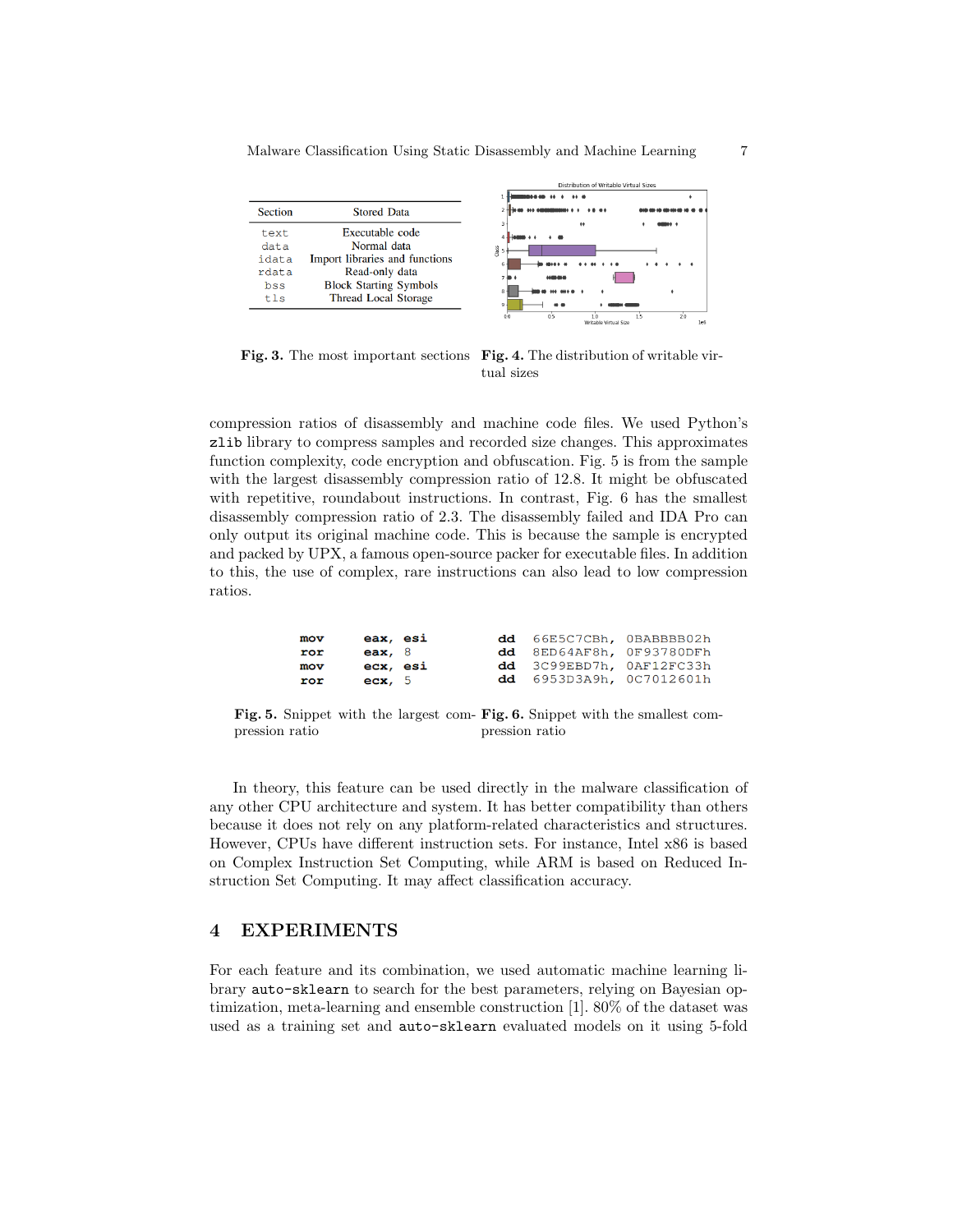#### 8 Zhenshuo Chen, Eoin Brophy, and Tomas Ward

cross-validation. The models include K-Nearest Neighbors, Support Vector Machine and Random Forest. All experiments were conducted on 64-bit Ubuntu, Intel(R) Core(TM) i7-6700 CPU (3.40GHz) with 12GB RAM. Each model's parameter search process lasted up to one hour. After auto-sklearn had determined a model's optimal parameters, we used the remaining 20% as a test set to calculate classification accuracy. The results are shown in Table. 1, sorted in increasing order of accuracy. Random Forest provided the best performance in all experiments.

| Feature(s)                                                           | Dimension                   | Best Accuracy |
|----------------------------------------------------------------------|-----------------------------|---------------|
| All Features                                                         | $1812921 \rightarrow 10343$ | 0.9948        |
| Section Size, Section Permission, Content Complexity                 | $861 \rightarrow 40$        | 0.9940        |
| Section Size, Section Permission, Content Complexity, Import Library | $1431 \rightarrow 340$      | 0.9922        |
| Opcode 4-gram                                                        | $1408515 \rightarrow 5000$  | 0.9908        |
| File Size, API 4-gram, Opcode 4-gram                                 | $1811490 \rightarrow 10003$ | 0.9899        |
| Content Complexity                                                   | 6                           | 0.9811        |
| Section Size                                                         | $846 \rightarrow 25$        | 0.9775        |
| Section Permission                                                   | 9                           | 0.9701        |
| Import Library                                                       | $570 \rightarrow 300$       | 0.9393        |
| File Size                                                            | 3                           | 0.9352        |
| API 4-gram                                                           | $402972 \rightarrow 5000$   | 0.5796        |

Table 1. The feature accuracy

Among individual features, opcode 4-grams provided the highest accuracy of 99.08%, meaning static disassembly does not invoke many negative impacts on opcode 4-grams. They are effective both in dynamic and static analysis, but their extraction requires much time and computational resources. The original dimension of opcode 4-grams before feature selection is the largest (1408515). Content complexity, PE section sizes and PE section permissions achieved 98.11%, 97.75% and 97.01% accuracy respectively, which are satisfactory considering they are low dimensional representations. Import libraries did not perform very well, but the prediction paths generated by a Decision Tree of import libraries can provide functionality comparisons between malware families, like Fig. 2. Other features except API 4-grams cannot do this. At the beginning, we expected that the API sequences would be an effective feature in static disassembly analysis, as it does in dynamic behavior analysis. Unexpectedly, the API 4-gram is the worst. Its accuracy is only 57.96% and involves a 5000 dimensional feature vector representation. Our result shows that API sequences may only be applicable to dynamic behavior analysis. The data errors caused by static disassembly extraction have a very negative effect on feature validity.

Among integrated features, the combination of PE section sizes, PE section permissions and content complexity is almost the best with 99.40% accuracy and 40 dimensions. If all features were used, the accuracy was only improved by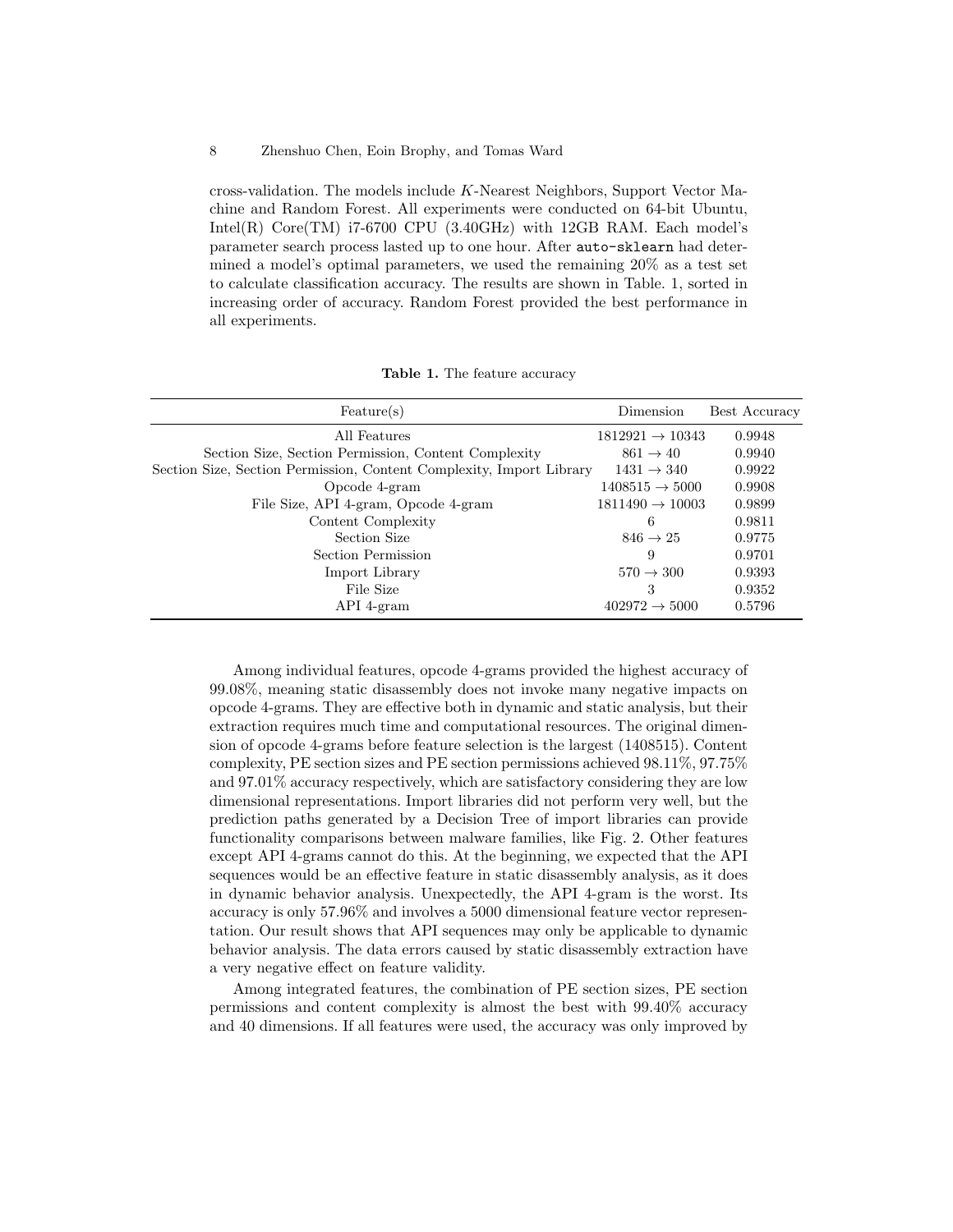0.08%, while the number of dimensions increased dramatically to 10343. Additionally, the highest accuracy of 99.48% we achieved is still lower than 99.97% in [10]. If interpretability is not considered, the combination of Convolutional Neural Networks and gray-scale images they used is obviously an excellent model.

# 5 LIMITATIONS OF STATIC DISASSEMBLY

The dataset contains only static text. In general, it negatively affects classification accuracy. We identified three specific problems. They mainly affect the extraction of API sequences and import libraries, and do not have serious impacts on the three new features we proposed.

## 5.1 Lazy Loading

In the process of extracting import libraries, only the libraries in the Import Table can be extracted, which is a structure in PE Headers used to import external APIs. These libraries will be automatically loaded when malware starts. In order to make malicious behavior more hidden, developers can use lazy loading to load a library just before it is about to be used. Lazily loaded libraries cannot be extracted from static disassembly scripts. As shown in Fig. 1, top libraries are ubiquitous and have no special significance for malware classification. A reasonable speculation is that sensitive libraries are lazily loaded and PE Headers only contain regular libraries.

#### 5.2 Name Mangling

Compared with import libraries, the API sequence is more negatively affected. We found two reasons. The first is *Name Mangling*. It allows different programming entities to be named with the same identifier, like  $C++$  overloading. Compilers can select the appropriate function based on parameters. It is convenient for programmers. Internally, compilers need different identifiers to distinguish them. Name mangling adds noise to the API n-gram extraction. For the same or similar functions, we may extract more than one name. A theoretical solution is to convert mangled names back to the same original name. However, in practice, it is challenging to develop converters for every possible compiler and language. Moreover, some compilers do not disclose their detailed name mangling mechanism.

### 5.3 Jump Thunk

Jump Thunk is the second reason for the poor performance of API sequences. Many compilers generate a jump thunk, a small code snippet, for each external API, then convert all calls to the API into calls to its jump thunk. This mechanism can provide an interface proxy. But it makes API sequences inaccurate when we used linear scanning to extract external API calls. Theoretically, we can recognize jump thunks and match them to external APIs. But thunks' names are random and their contents may be more complex than jump instructions.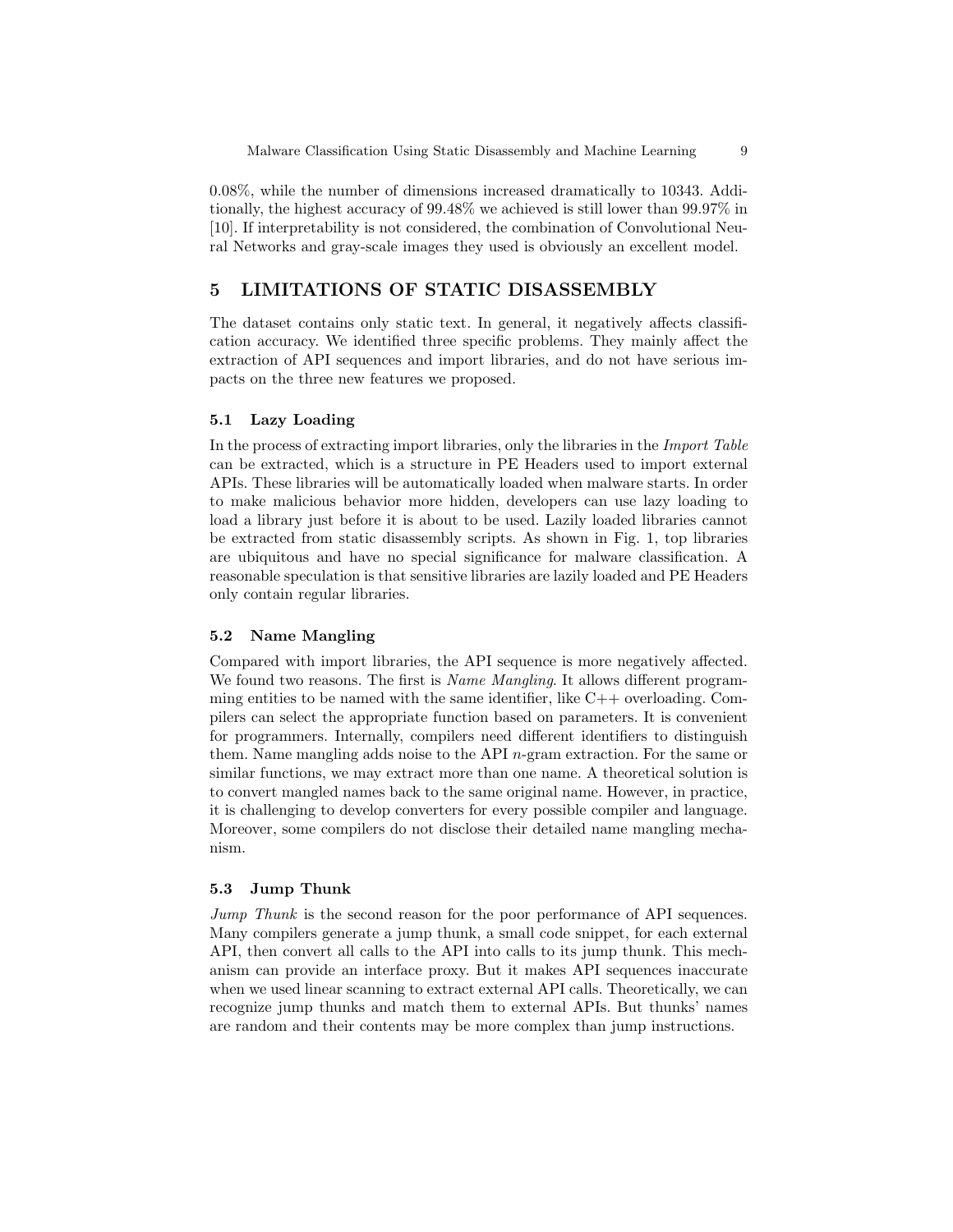# 6 PRACTICAL APPLICATION

As discussed in [2], the similarity between previous and future malware will degrade over time due to function updates and polymorphic techniques. Polymorphic techniques can automatically and frequently change identifiable characteristics like encryption types and code distribution to make malware unrecognizable to anti-virus detection. To solve this, we designed an automatic malware classification workflow to apply and enhance our classifier in practice with IDA Pro's Python development kit, as shown in Fig. 7. The source code is available on the  $G$ itHub<sup>4</sup> and makes available as practical features the following contributions

### 1. Data Generation

In general, analysts can only collect raw executable malware, not disassembly scripts like those provided in the dataset. To generate new training data, we developed an IDA Pro script that can be run from the command line with IDA Pro's parameters -A and -S, which launch IDA Pro in autonomous mode and make it run a script. For each executable file, it produces disassembly instructions and hexadecimal machine code, relying on IDA Pro's disassembler. These two output files are in the same format as the files used for training in the dataset.

### 2. Automatic Classification

We used another automatic machine learning library TPOT to search for the best model for the feature combination of PE section sizes, PE section permissions and content complexity. We think this combination maintains a good balance between accuracy and the number of dimensions. TPOT achieved 99.26% accuracy, slightly lower than auto-sklearn (99.40%). Unlike auto-sklearn, TPOT uses Genetic Programming to optimize models [4]. Once the search is complete, it will provide Python code for the best pipeline. auto-sklearn does not have a similar function. With the fitted model, we developed an IDA Pro classifier plug-in. When an analyst opens a malware sample with IDA Pro, the plug-in will produce the required raw input files before features are calculated and the classification performed as in Fig. 8.

#### 3. Manual Classification

Although automatic classification is very useful, the result may be inaccurate or in doubt therefore the plugin provides a simple means for analysts to perform in-depth analysis manually to determine a sample's exact family.

## 4. Model Training

With sufficient output files and labels of the latest samples, the classifier can be retrained and strengthened either manually or in an automated fashion.

Our model was trained by these nine malware families only, so if an input sample does not belong to them, the model will get an incorrect result or classify the sample into the family that is most similar to its actual type. But theoretically, these features are applicable to more families if more datasets are available.

<sup>4</sup> https://github.com/czs108/Microsoft-Malware-Classification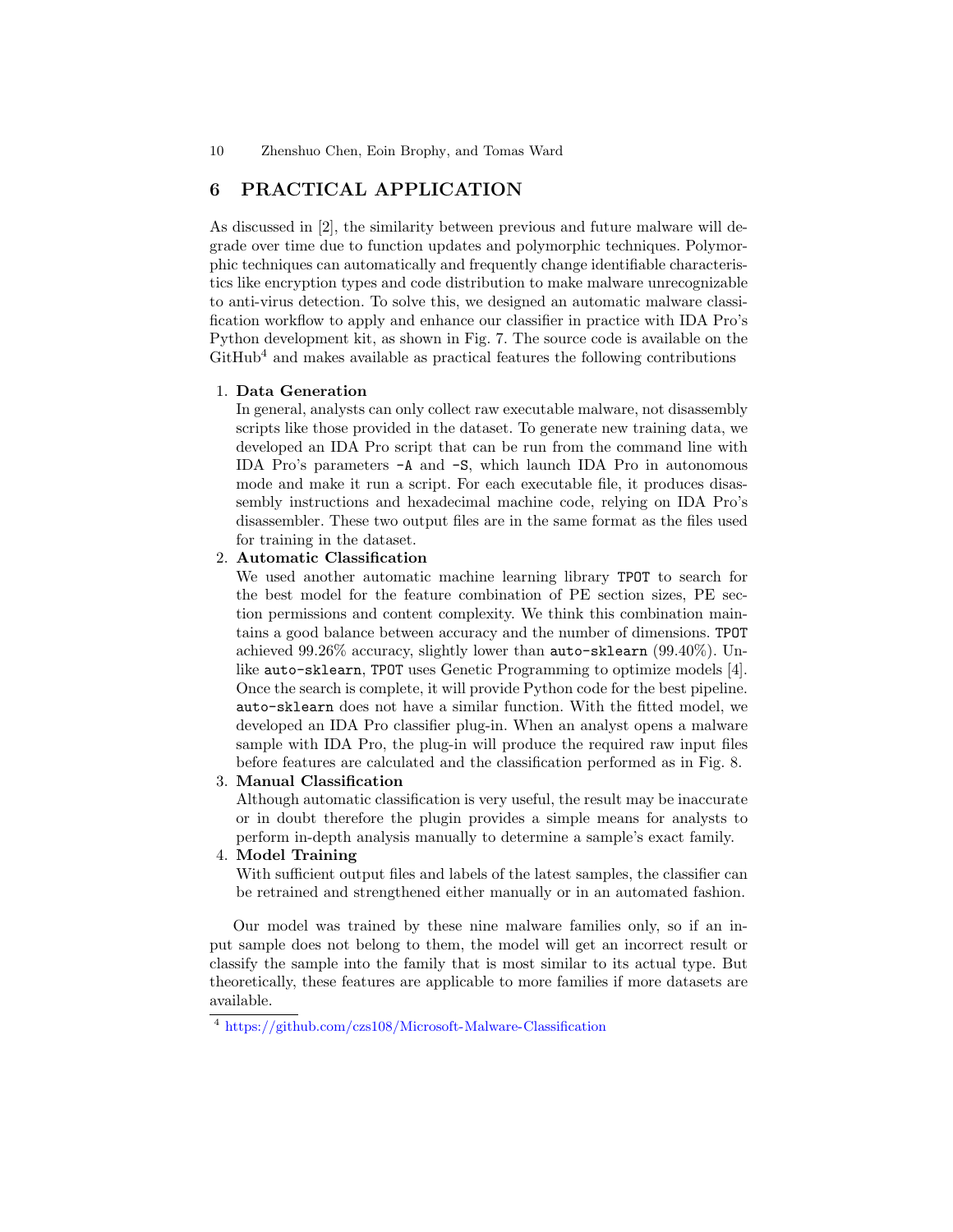

Fig. 7. The automatic malware classi- Fig. 8. The IDA Pro classifier plug-in fication workflow

# 7 CONCLUSION AND FUTURE WORK

This paper demonstrates how novel, highly discriminative features of relatively low dimensionality when combined with automatic machine learning approaches can provide highly competitive classification accuracy for malware classification. Compared with traditional manual analysis, machine learning can provide a fast and accurate classifier after training on the latest malware samples. It does not rely on an understanding of code. Unlike API and opcode n-grams, which aim to match specific malicious operations, our features focus more on macroscopic information about malware. In theory, these features are more compatible with multiple operating systems and not susceptible to code encryption. One shortcoming is that they cannot offer detailed understanding of malicious behaviors like API sequences. Analysts must combine multiple features in order to perform more in-depth analysis. In addition, the negative limitations and effects of static text are more severe than we thought, especially for API  $n$ -grams. It is challenging to extract exact API sequences from disassembly scripts with linear scanning.

We conclude with a number of open avenues for research that might reduce the negative effects of static disassembly and improve machine learning models for malware processing:

- Remove regular libraries from the import library feature. Machine learning models are forced to use only sensitive libraries to classify samples. Note a potential problem here is that only a tiny number of sensitive libraries may be extracted.
- $-$  Although many  $C/C++$  compilers exist, there are not many commonly used versions. We can consider developing name demangling for common compilers and renaming APIs using our defined convention.
- The core of a disassembly script is assembly instructions. So assemblers may be helpful to perform code analysis to determine the correspondence between APIs and jump thunks.